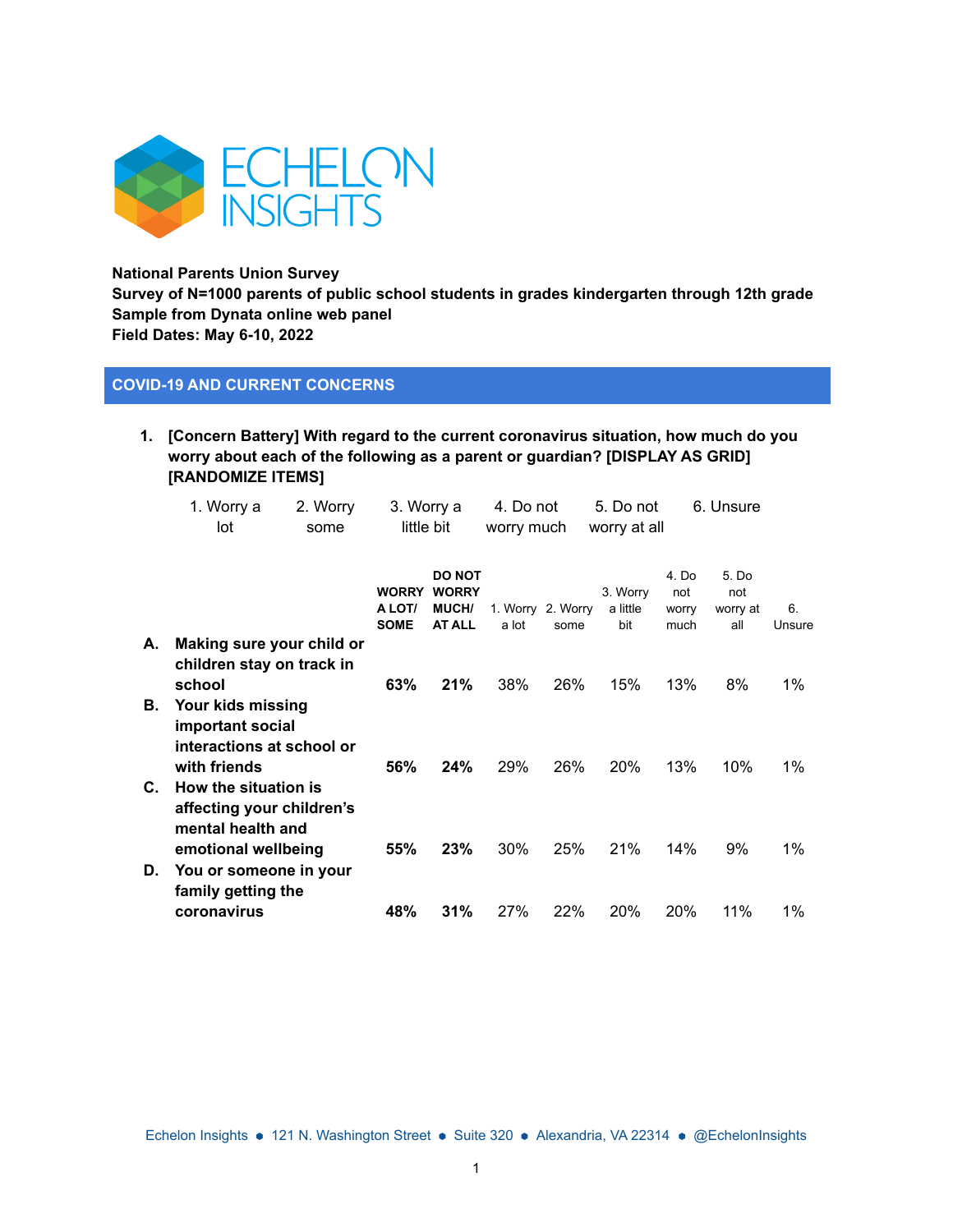|    | 1. Extremely<br>concerned      | 2. Very<br>concerned | 3. Somewhat<br>concerned |                                                           | 4. Not very<br>concerned |         | 5. Not at all<br>concerned |                | 6.<br>Unsure |             |
|----|--------------------------------|----------------------|--------------------------|-----------------------------------------------------------|--------------------------|---------|----------------------------|----------------|--------------|-------------|
|    |                                |                      | EXTR./<br><b>VERY</b>    | <b>NOT</b><br><b>VERY/</b><br><b>NOT AT</b><br><b>ALL</b> | 1. Extr.                 | 2. Very | 3.<br>Somew.               | 4. Not<br>very | 5. Not at    | 6.          |
|    |                                |                      | CONC.                    | CONC.                                                     | conc.                    | conc.   | conc.                      | conc.          | all conc.    | Unsure      |
| А. | <b>Rising cost of everyday</b> |                      |                          |                                                           |                          |         |                            |                |              |             |
|    | purchases like food or gas     |                      | 75%                      | 8%                                                        | 49%                      | 25%     | 17%                        | 5%             | 3%           | $^{\ast}$ % |
| В. | Rising cost of housing or      |                      |                          |                                                           |                          |         |                            |                |              |             |
|    | rent                           |                      | 59%                      | 20%                                                       | 38%                      | 21%     | 20%                        | 11%            | 9%           | 1%          |
| C. | Difficulty making ends meet    |                      | 59%                      | 20%                                                       | 36%                      | 23%     | 21%                        | 12%            | 8%           | 1%          |
| D. | Loss of employment or          |                      |                          |                                                           |                          |         |                            |                |              |             |
|    | income due to the pandemic     |                      | 49%                      | 30%                                                       | 29%                      | 20%     | 19%                        | 15%            | 15%          | 2%          |
| Е. | The cost of childcare          |                      | 42%                      | 40%                                                       | 24%                      | 18%     | 16%                        | 16%            | 24%          | 2%          |

### **2. [Economic Concern Battery] How concerned are you, if at all, that each of the following are a problem that affects your family? [DISPLAY AS GRID] [RANDOMIZE ITEMS]**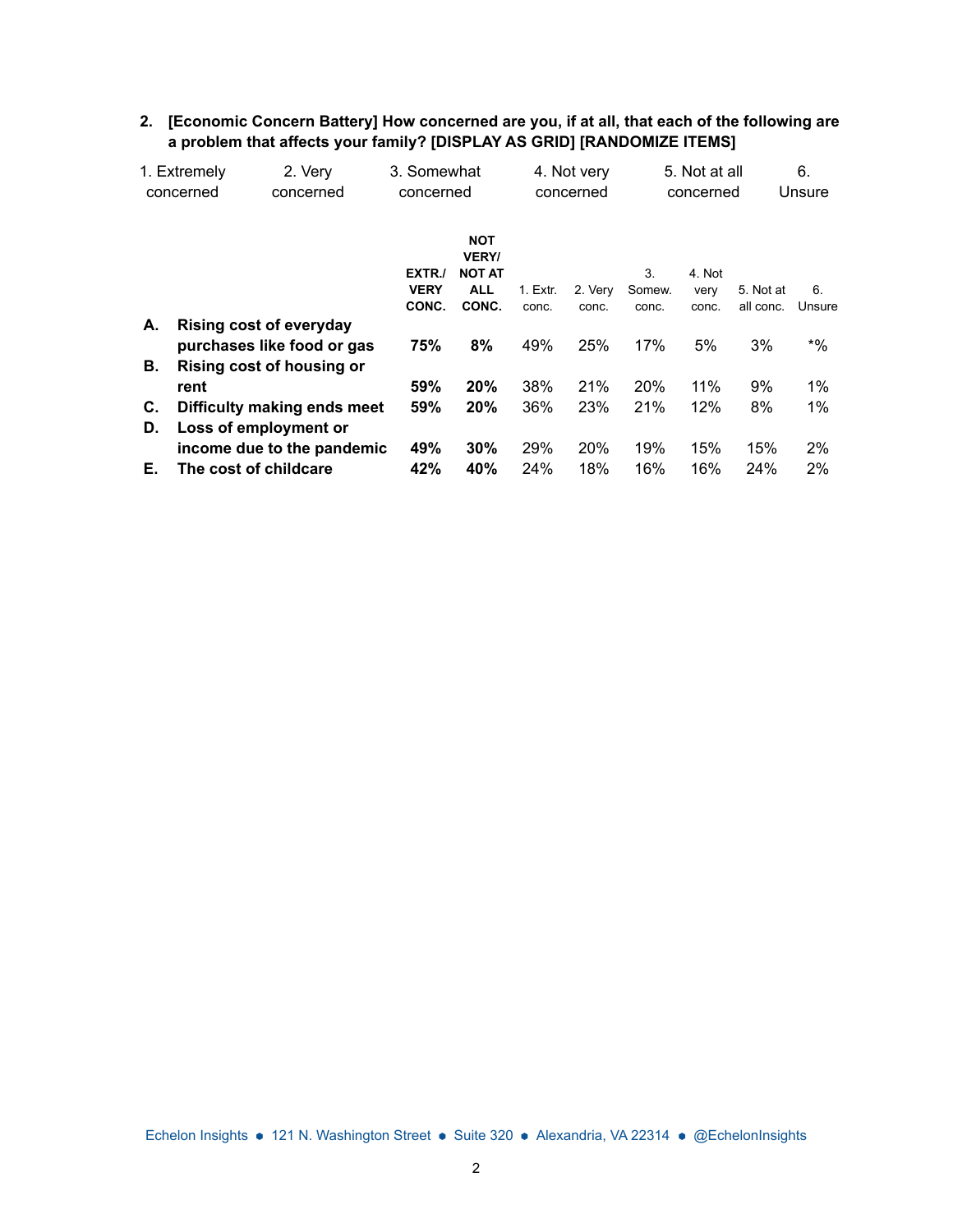## **EDUCATION QUALITY AND HOW PANDEMIC HAS AFFECTED CHILD**

**IF HAS TWO OR MORE CHILDREN IN GRADES K-12 [QKidNum=2-6], INSERT:**

**[ParentIntroText] For the following questions, please respond regarding your [INSERT FIRST/SECOND/ETC] child in birth order from oldest to youngest, who is in <INSERT RESPONSE FOR APPROPRIATE CHILD FROM QKidGrade>.**

**[RANDOMIZE WHICH CHILD IS ASKED ABOUT, SPLITTING EVENLY BASED ON NUMBER OF CHILDREN. FOR EXAMPLE, FOR PARENTS OF TWO CHILDREN, ASK 50% ABOUT FIRST CHILD (IN BIRTH ORDER FROM OLDEST TO YOUNGEST) WHO ATTENDS K-12 SCHOOL, 50% ABOUT SECOND CHILD WHO ATTENDS K-12 SCHOOL. PROGRAM FOR UP TO SIX CHILDREN.]**

### **ASK ALL:**

**3. [QDisability] Does your child have a disability for which they usually receive specialized instruction or therapy?**

|       | 1. Yes    | 18% |
|-------|-----------|-----|
| 2. No |           | 81% |
|       | 3. Unsure | 1%  |

**4. [School Report Card Battery] What grade would you give your child's SCHOOL on each of the following? "A" is the best grade you can give, and "F" is a failing grade. [RANDOMIZE ITEMS] [DISPLAY AS GRID OVER 2 PAGES]**

1. A 2. B 3. C 4. D 5. F 6. Unsure

| А. | Communicating with you about                              | $A-B$ | $C-F$ | 1. A | 2. B | 3. C | 4. D | 5. F | 6.<br>Unsure |
|----|-----------------------------------------------------------|-------|-------|------|------|------|------|------|--------------|
|    | how your child is doing in                                |       |       |      |      |      |      |      |              |
|    | school                                                    | 70%   | 28%   | 42%  | 28%  | 15%  | 7%   | 6%   | $2\%$        |
| В. | Assessing students' academic                              |       | 29%   |      |      |      |      | 5%   | 1%           |
| C. | level and progress<br><b>Meeting your overall</b>         | 70%   |       | 37%  | 32%  | 18%  | 6%   |      |              |
|    | expectations this school year                             | 70%   | 29%   | 36%  | 33%  | 16%  | 7%   | 5%   | 1%           |
| D. | <b>Teaching your child practical</b>                      |       |       |      |      |      |      |      |              |
|    | skills they will need as an adult                         | 64%   | 33%   | 33%  | 31%  | 20%  | 7%   | 7%   | 3%           |
| Е. | <b>Addressing any learning</b>                            |       |       |      |      |      |      |      |              |
|    | challenges related to the<br>pandemic                     | 63%   | 33%   | 34%  | 29%  | 18%  | 9%   | 6%   | 4%           |
| F. | Preparing your child for their                            |       |       |      |      |      |      |      |              |
|    | future career                                             | 62%   | 33%   | 31%  | 32%  | 20%  | 8%   | 6%   | 5%           |
| G. | Addressing any social or                                  |       |       |      |      |      |      |      |              |
|    | emotional challenges related to                           |       |       |      |      |      |      |      |              |
| Η. | the pandemic                                              | 60%   | 35%   | 32%  | 27%  | 19%  | 9%   | 7%   | 5%           |
|    | Providing resources to support<br>students' mental health | 60%   | 35%   | 33%  | 26%  | 19%  | 9%   | 7%   | 6%           |
| ı. | Preparing your child for college                          | 60%   | 34%   | 31%  | 28%  | 21%  | 7%   | 6%   | 6%           |
|    |                                                           |       |       |      |      |      |      |      |              |

Echelon Insights • 121 N. Washington Street • Suite 320 • Alexandria, VA 22314 • @EchelonInsights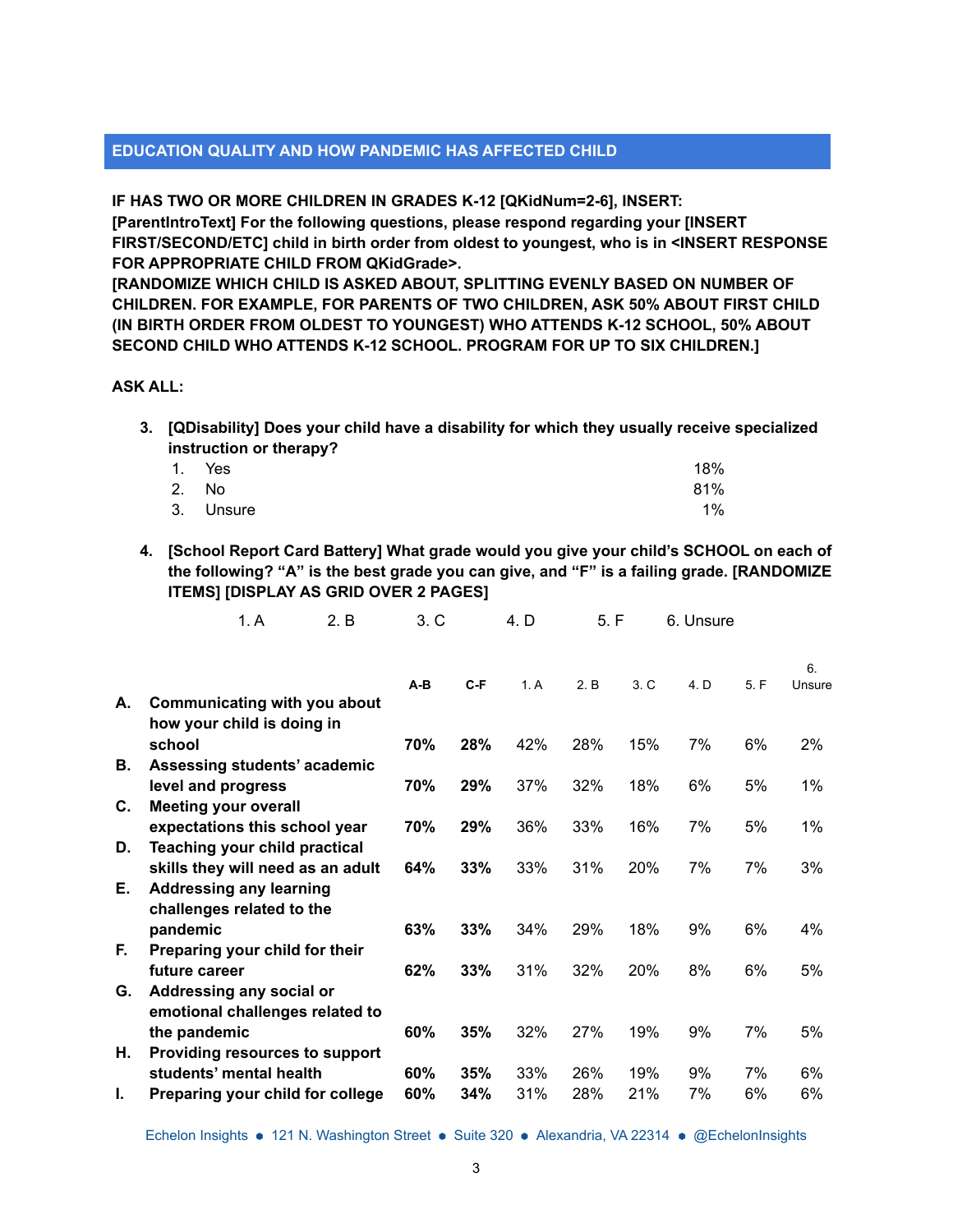**5. [Child Struggles] Thinking about your child's experience during the past two years of the COVID-19 pandemic, please indicate if your child has struggled with any of the following due to the pandemic. [RANDOMIZE ITEMS] [DISPLAY AS GRID]**

| 1. Currently    | 2. Struggled with | 3. Has not     | 4.Unsure |
|-----------------|-------------------|----------------|----------|
| struggling with | this at some      | struggled with |          |
| this            | point during the  | this           |          |
|                 | pandemic, but     |                |          |
|                 | not anymore       |                |          |

|    |                                                | 1. Currently | 2. Struggled<br>at some<br>point, but | 3. Has not |          |
|----|------------------------------------------------|--------------|---------------------------------------|------------|----------|
|    |                                                | struggling   | not anymore                           | struggled  | 4.Unsure |
| А. | Being behind academically                      | 21%          | 28%                                   | 48%        | 3%       |
| В. | Difficulty with social or interpersonal skills | 21%          | 28%                                   | 48%        | 3%       |
| C. | Behavioral challenges in school                | 20%          | 25%                                   | 53%        | 3%       |
| D. | <b>Mental health challenges</b>                | 19%          | 27%                                   | 52%        | 2%       |
| Е. | Bullying either at school or online            | 19%          | 20%                                   | 56%        | 4%       |

**6. [QOutsideSupports] This school year, have you sought out any additional services or resources for your child beyond what was provided by their school? (NOT including anything provided by their school.)**

|       | 1. Yes               | 34%   |
|-------|----------------------|-------|
| 2. No |                      | 64%   |
|       | 3. Prefer not to say | $2\%$ |

### **IF HAS SOUGHT OUT SUPPORTS [QOutsideSupports=1], ASK:**

**7. [QWhichSupports] What types of additional services or resources have you sought out for your child? Please select all that apply. [RANDOMIZE 1-5] [SELECT MULTIPLE]**

|    |                                         | $(n=353)$ |
|----|-----------------------------------------|-----------|
|    | 1. Online learning program              | 47%       |
|    | 2. Private tutoring                     | 42%       |
|    | 3. Counseling or mental health services | 41%       |
|    | 4. Academic workbooks or worksheets     | 37%       |
| 5. | Mentoring program                       | 27%       |
| 6. | Other services or resources             | $4\%$     |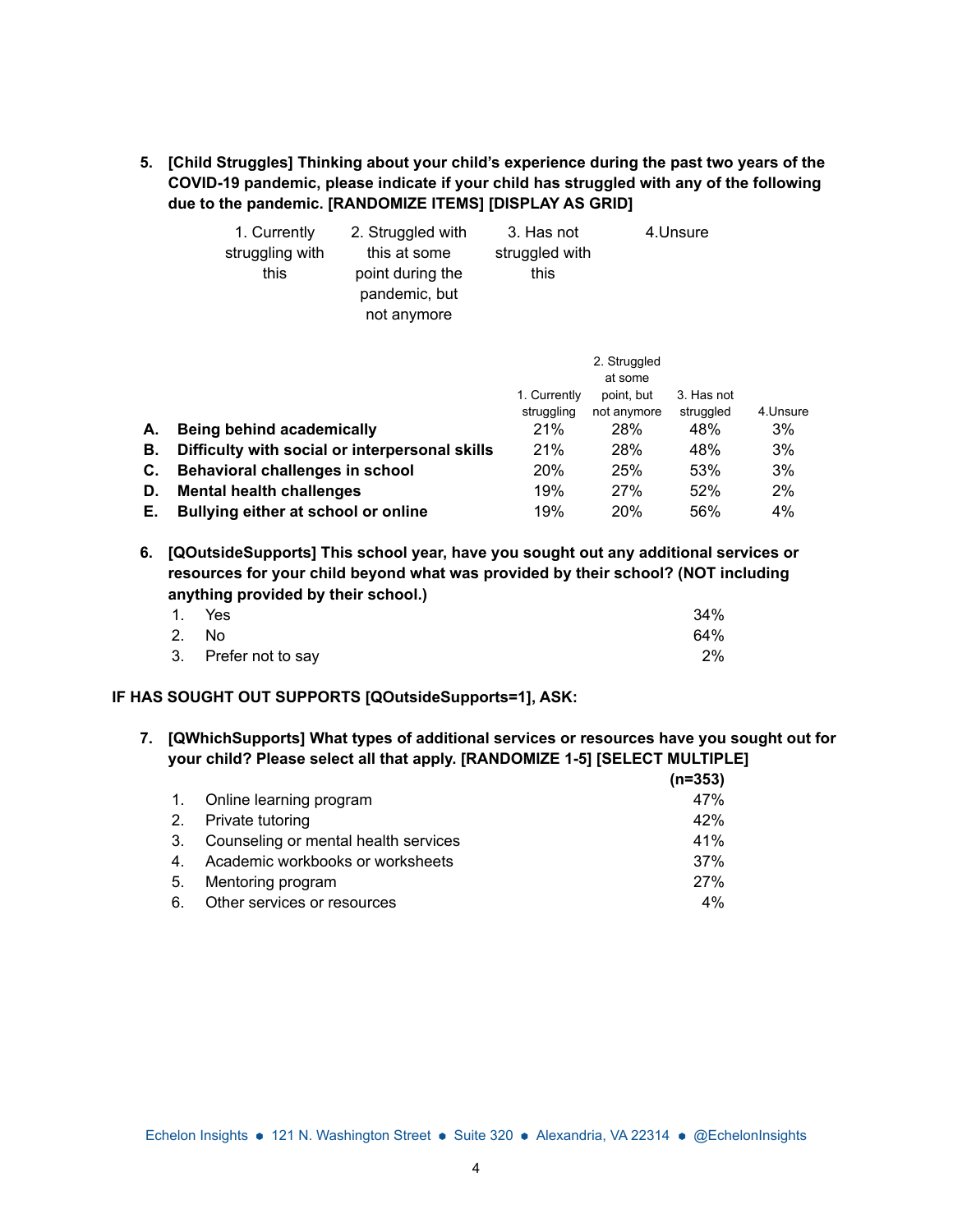### **IF HAS NOT SOUGHT OUT SUPPORTS [QOutsideSupports=2], ASK:**

**8. [QWantSupports] If you had the opportunity and funds, would you want any of the following types of additional services or resources for your child? Please select all that apply, if any. [RANDOMIZE 1-5] [SELECT MULTIPLE]**

|    |                                                              | (n=632) |
|----|--------------------------------------------------------------|---------|
| 1. | Private tutoring                                             | 31%     |
| 2. | Online learning program                                      | 26%     |
| 3. | Mentoring program                                            | 26%     |
| 4. | Academic workbooks or worksheets                             | 25%     |
| 5. | Counseling or mental health services                         | 24%     |
| 6. | Other services or resources (Please specify)                 | $1\%$   |
| 7. | I would not want any additional services or resources for my |         |
|    | child                                                        | 24%     |
| 8. | Unsure                                                       | 11%     |

### **IF CURRENTLY STRUGGLING WITH BEING BEHIND ACADEMICALLY [QStrug\_Academic=1], ASK:**

**9. [QBlame] You indicated that your child is currently struggling with being behind academically. Which of the following people or groups do you feel are to blame for your child being behind? Please select all that apply, if any. [RANDOMIZE 1-12] [SELECT MULTIPLE] (n=232)**

|     |                                              | (n=232) |
|-----|----------------------------------------------|---------|
| 1.  | Their teacher(s)                             | 35%     |
| 2.  | My child                                     | 33%     |
| 3.  | Myself as their parent or guardian           | 29%     |
| 4.  | The local school board                       | 25%     |
| 5.  | State education officials                    | 25%     |
| 6.  | Their principal                              | 20%     |
| 7.  | The district superintendent                  | 19%     |
| 8.  | Teachers unions                              | 18%     |
| 9.  | President Joe Biden                          | 18%     |
| 10. | Former US Secretary of Education Betsy DeVos | 12%     |
| 11. | US Secretary of Education Miguel Cardona     | 10%     |
|     | 12. Former President Donald Trump            | 9%      |
| 13. | Other (Please specify)                       | 5%      |
| 14. | No one is to blame                           | 9%      |
| 15. | Unsure                                       | 6%      |
|     |                                              |         |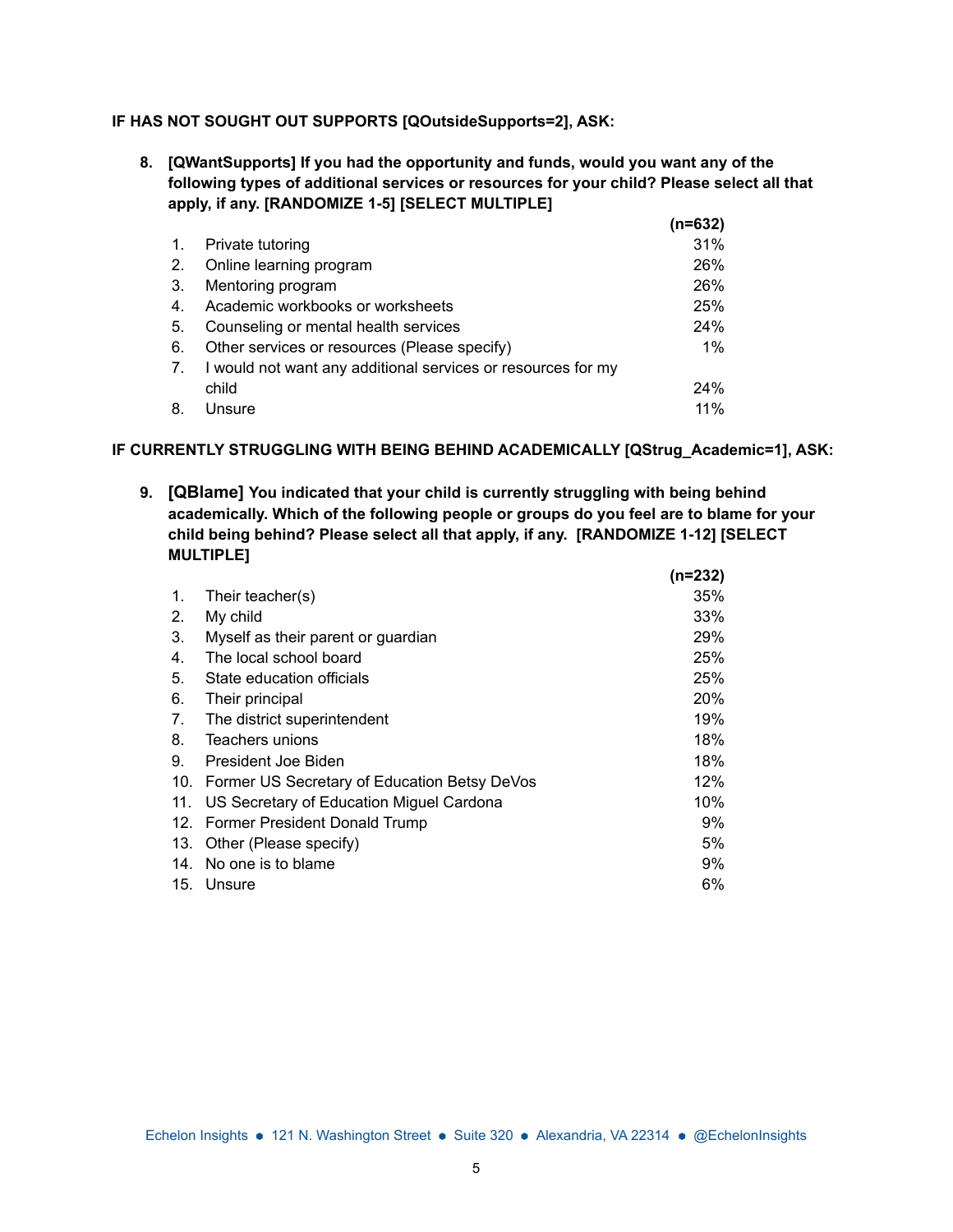### **IF CURRENTLY STRUGGLING OR STRUGGLED AT SOME POINT WITH MENTAL HEALTH CHALLENGES [QStrug\_MentalHealth=1-2], ASK:**

**10. [QMHSupports] You mentioned that your child has struggled with mental health challenges due to the pandemic. What type of supports or services, if any, would you like to have available to help address your child's mental health challenges? Please select all that apply. [ALLOW MULTIPLE RESPONSES] [RANDOMIZE 1-5]**

|    |                                                          | (n=465) |
|----|----------------------------------------------------------|---------|
| 1. | School counselors or psychologists                       | 46%     |
| 2. | Community-based mental health services or counseling     | 39%     |
| 3. | Virtual/tele-health mental health services or counseling | 36%     |
| 4. | Crisis response line and community-based crisis response |         |
|    | resources                                                | 19%     |
| 5. | Substance abuse support services                         | 12%     |
| 6. | Other supports/services (Please specify)                 | 3%      |
| 7. | No supports or services                                  | 8%      |
| 8. | Unsure                                                   | 7%      |

## **ASK ALL: [RESPONSES SHOWN FOR QNextGrade ARE FOR PARENTS WHO WERE DIRECTED TO ANSWER QUESTIONS ABOUT THEIR CHILD WHO IS IN GRADES K-11.]**

**11. [QNextGrade] Do you think your child will be academically prepared for next school year?**

|                         |                        | (n=961) |
|-------------------------|------------------------|---------|
| DEFINITELY/PROBABLY YES |                        | 84%     |
|                         | DEFINITELY/PROBABLY NO | 12%     |
|                         | Yes, definitely        | 52%     |
| 2.                      | Yes, probably          | 32%     |
| -3.                     | No, probably not       | 10%     |
| 4.                      | No, definitely not     | 2%      |
| 5.                      | Unsure                 | 4%      |

## **ASK ALL:**

**12. [QSchoolSumPlans] Has your child's school told parents what types of educational activities they might be planning to offer this summer to help students prepare for next year, or have they not told parents yet?**

| 1. Yes, have told parents        | 50% |
|----------------------------------|-----|
| 2. No, have not told parents yet | 43% |
| 3. Unsure                        | 7%  |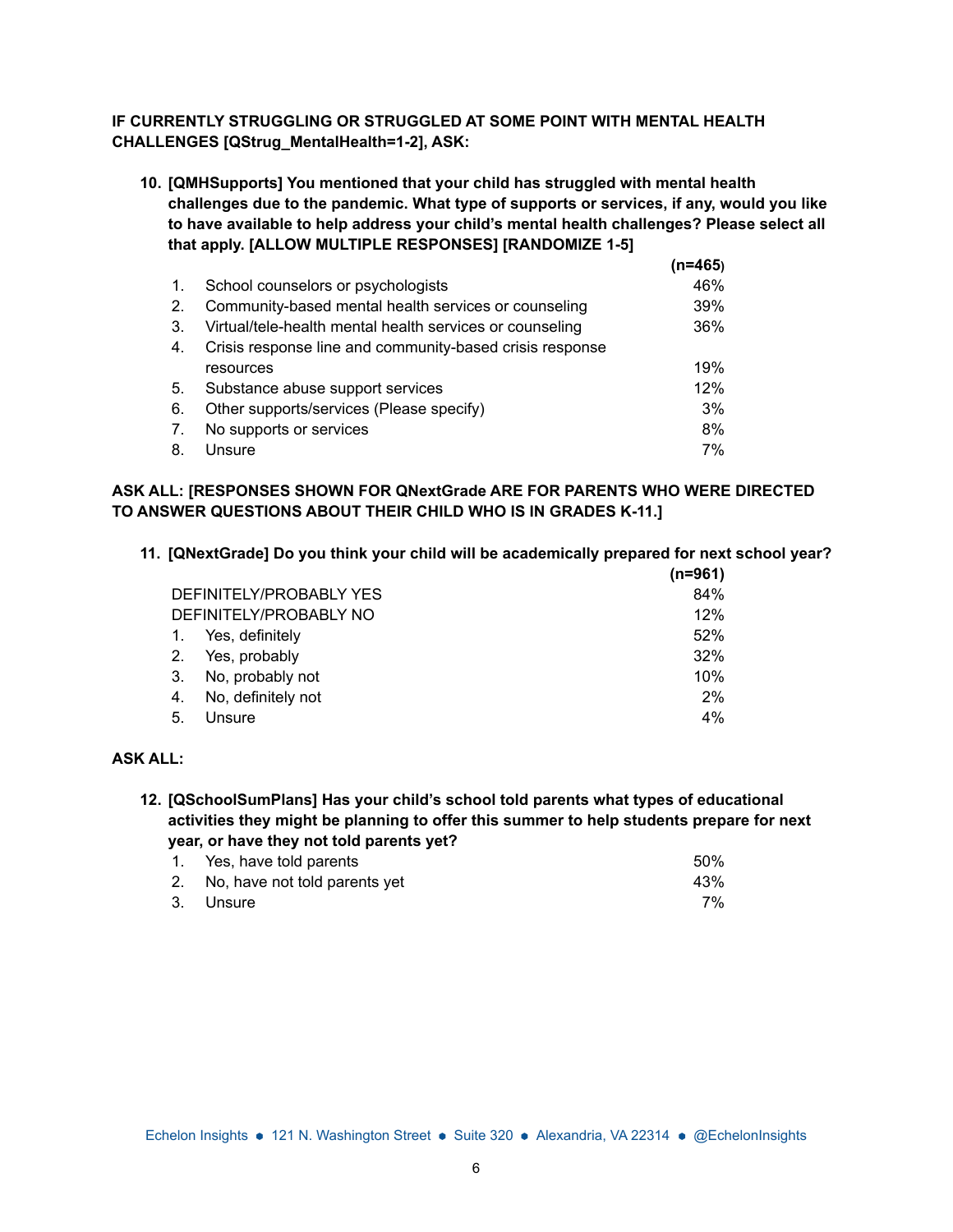## **IF SAYS SCHOOL HAS TOLD PARENTS ABOUT SUMMER ACTIVITIES [QSchoolSumPlans=1], ASK:**

**13. [QSumOffering] Is your child's school planning to offer any of the following educational activities this summer? Please select all that apply, if any. [ALLOW MULTIPLE RESPONSES] [RANDOMIZE 1-8] (n=486)**

|    |                                                               | (N=486) |
|----|---------------------------------------------------------------|---------|
| 1. | In-person summer school classes                               | 51%     |
| 2. | Online summer school classes                                  | 36%     |
| 3. | Educational activity packets or workbooks                     | 30%     |
| 4. | Online educational activities other than classes              | 23%     |
| 5. | One-on-one online tutoring sessions                           | 21%     |
| 6. | One-on-one in-person tutoring sessions                        | 13%     |
| 7. | Other educational activities (Please specify)                 | $2\%$   |
| 8. | None - My child's school will not be offering any educational |         |
|    | activities                                                    | 6%      |
| 9. | Unsure                                                        | 6%      |
|    |                                                               |         |

### **ASK ALL:**

**14. [QSummerEduV2] If your child's school were to offer the following educational activities this summer as a way to help them prepare for the next school year, please indicate which ones you would want your child to do, if any. Please select all that apply. [ALLOW MULTIPLE RESPONSES] [RANDOMIZE 1-6]**

| $\mathbf{1}$ . | Online educational activities other than classes             | 31% |
|----------------|--------------------------------------------------------------|-----|
| 2.             | In-person summer school classes                              | 30% |
| 3.             | Educational activity packets or workbooks                    | 30% |
| 4.             | Online summer school classes                                 | 28% |
| 5.             | One-on-one in-person tutoring sessions                       | 27% |
| 6.             | One-on-one online tutoring sessions                          | 23% |
| 7.             | Other educational activities (Please specify)                | 1%  |
| 8.             | None of these – I don't think my children need do schoolwork |     |
|                | this summer                                                  | 16% |
| 9.             | Unsure                                                       | 6%  |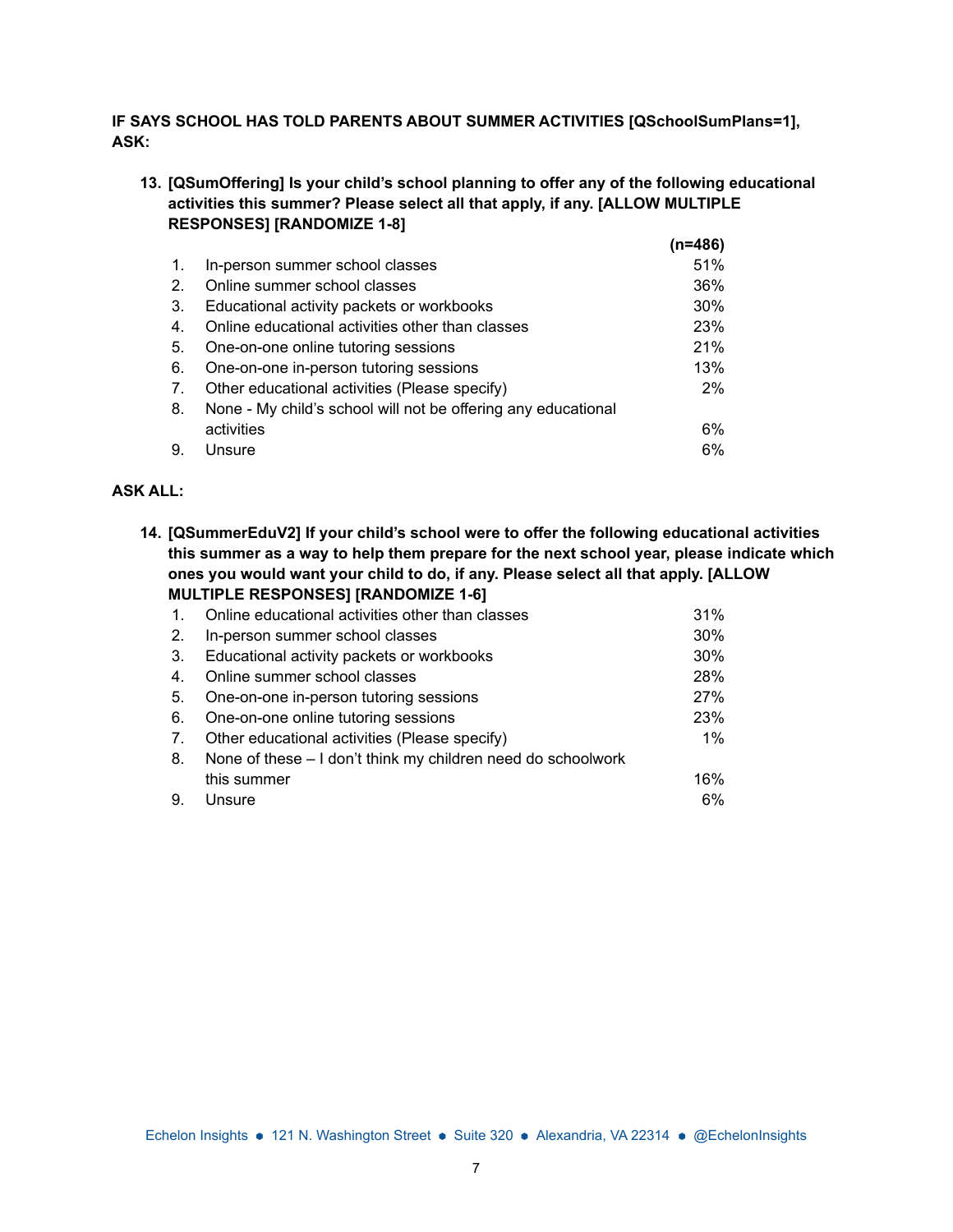## **SUMMER PLANS**

**TRANSITION TEXT: IF HAS MORE THAN ONE CHILD: For the following questions, you may consider any and all children in your household when answering the questions.**

**Now, thinking about what you plan to have your children do this summer . . .**

| 15. [QSummerActivities] What do you plan to have your children do this summer? Please<br>select all that apply, if any. [RANDOMIZE 1-13] [SELECT MULTIPLE] |                                                                  |     |  |
|------------------------------------------------------------------------------------------------------------------------------------------------------------|------------------------------------------------------------------|-----|--|
| 1.                                                                                                                                                         | Travel by car for a family trip                                  | 43% |  |
| 2.                                                                                                                                                         | Mostly stay at home                                              | 30% |  |
| 3.                                                                                                                                                         | Go to a public or community swimming pool                        | 26% |  |
| 4.                                                                                                                                                         | Do educational activities other than classes to prepare for next |     |  |
|                                                                                                                                                            | school year                                                      | 24% |  |
| 5.                                                                                                                                                         | Go to a day camp or community program for children               | 19% |  |
| 6.                                                                                                                                                         | Get a summer job or volunteer position                           | 18% |  |
| 7.                                                                                                                                                         | Attend in-person summer school or tutoring to prepare for next   |     |  |
|                                                                                                                                                            | school year                                                      | 17% |  |
| 8.                                                                                                                                                         | Attend a sports team training or an activity at school like band |     |  |
|                                                                                                                                                            | camp                                                             | 16% |  |
| 9.                                                                                                                                                         | Travel on an airplane for a family trip                          | 16% |  |
|                                                                                                                                                            | 10. Take classes online to prepare for next school year          | 16% |  |
| 11.                                                                                                                                                        | Participate in an online summer camp or activity program         | 14% |  |
| 12.                                                                                                                                                        | Go to an overnight camp                                          | 13% |  |
|                                                                                                                                                            | 13. Go to vacation bible school or a similar religious activity  | 12% |  |
| 14.                                                                                                                                                        | Other plans (Please specify)                                     | 3%  |  |
|                                                                                                                                                            | 15. Unsure                                                       | 4%  |  |

**16. [QInflationPlans] Has recent inflation (increases in the price of gas, groceries, etc.) caused you to change any of your plans for what your children will do this summer?**

| 1. Yes, inflation has changed my plans    | .57% |
|-------------------------------------------|------|
| 2. No, inflation has not changed my plans | 37%  |
| 3. Unsure                                 | 6%   |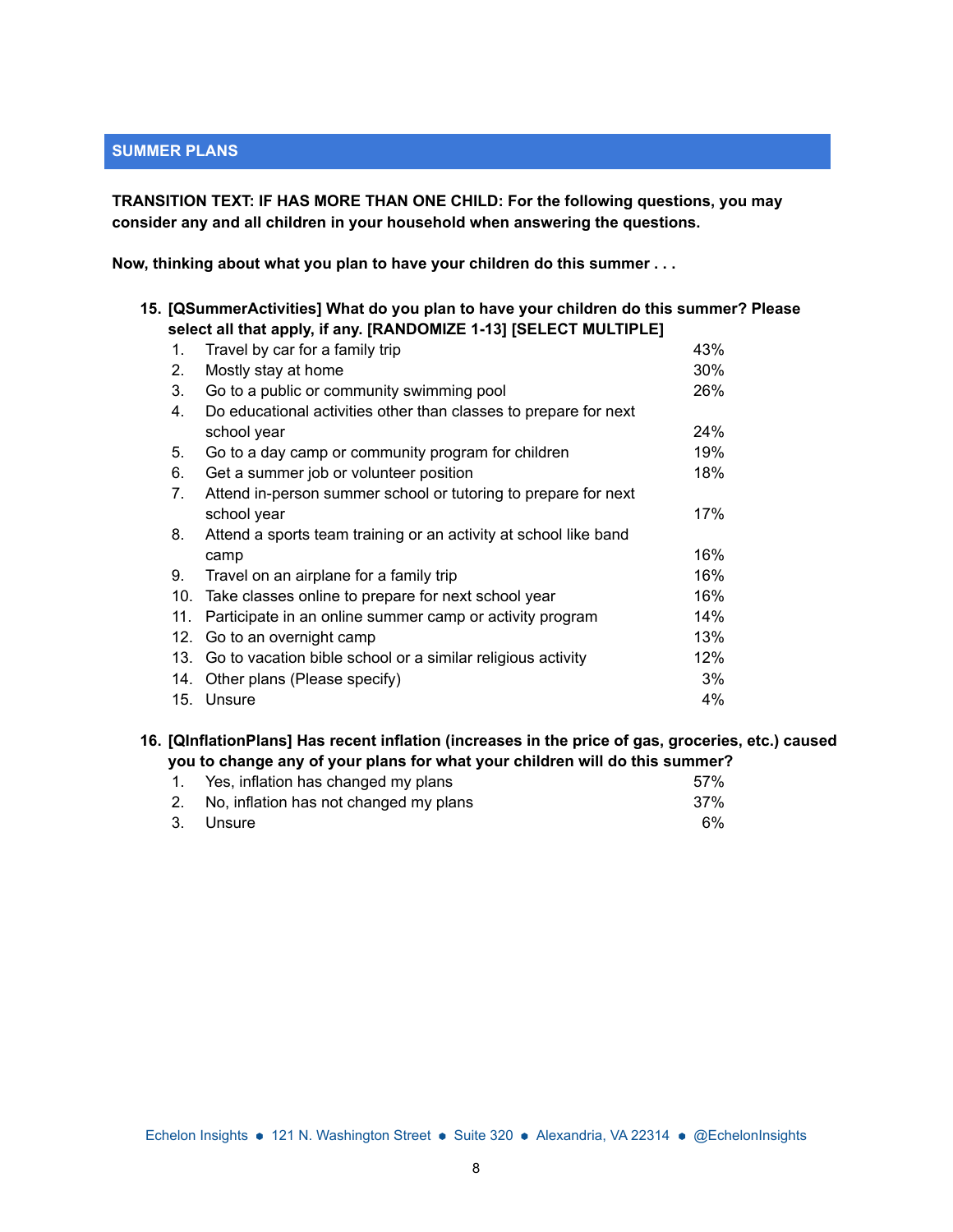### **IF INFLATION HAS CHANGED PLANS (QInflationPlans=1], ASK:**

**17. [QWhatChanged] How have your plans for what your children will do this summer changed because of inflation (increases in the price of gas, groceries, etc.)? Please select all that apply. [RANDOMIZE 1-4] [SELECT MULTIPLE]**

|                |                                                                 | (n=584) |
|----------------|-----------------------------------------------------------------|---------|
| $\mathbf{1}$ . | Changed or canceled plans for a family trip                     | 51%     |
| 2.             | Changed or canceled activities for my children like camp or     |         |
|                | extracurricular activities                                      | 41%     |
| 3.             | I won't be able to stay home with my children because I need to |         |
|                | work extra hours                                                | 26%     |
| 4.             | My child will have to get a summer job when they wouldn't       |         |
|                | otherwise                                                       | 20%     |
| 5.             | Other ways (Please specify)                                     | 2%      |
| 6.             | Unsure                                                          | 8%      |

### **ASK ALL:**

**18. [QAdditionalActivities] Are there any activities you WISH your children could do this summer that they are NOT able to do because of your financial situation?**

|       | 1. Yes    | 51% |
|-------|-----------|-----|
| 2. No |           | 41% |
|       | 3. Unsure | 8%  |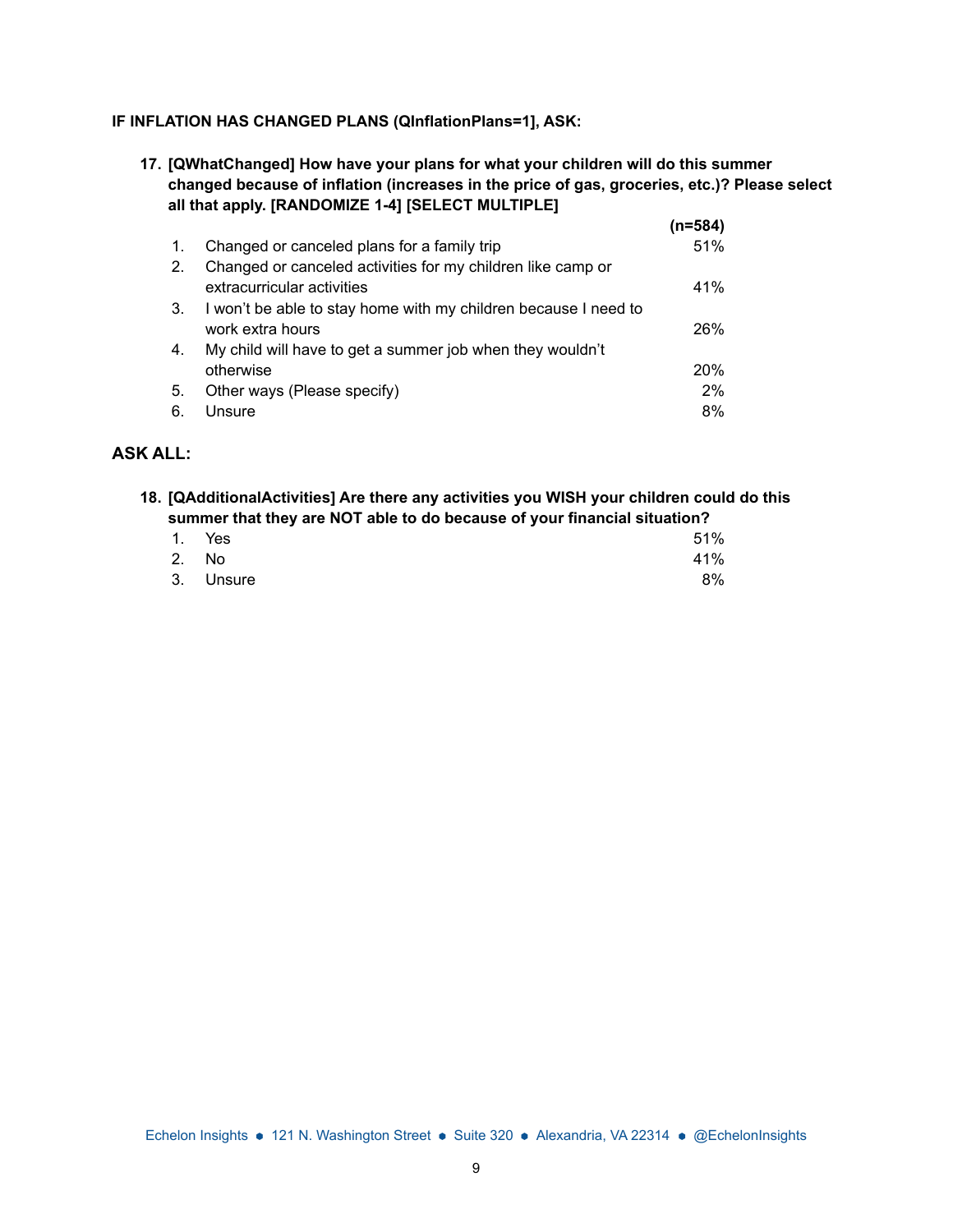#### **PRIORITIES AND FUNDING**

#### **ASK ALL:**

**19. [QFocusTradeoff] Even if neither one perfectly describes your views, which of the following statements do you agree with more? [RANDOMIZE 1-2]**

| $\mathbf{1}$ . | Schools should be focused on trying to get back to the way      |     |
|----------------|-----------------------------------------------------------------|-----|
|                | things were before the COVID-19 crisis as soon as it is safe to |     |
|                | do so                                                           | 41% |
| 2.             | Schools should be focused on rethinking how we educate          |     |
|                | students, coming up with new ways to teach children moving      |     |
|                | forward as a result of the COVID-19 crisis                      | 53% |
| 3.             | Unsure                                                          | 6%  |

**20. [QStatewideTest] There has been some debate about whether or not schools should administer statewide academic tests this school year. Even if neither one perfectly describes your views, which of the following statements do you agree with more? [RANDOMIZE 1-2]**

|    | Even though we are in challenging times, we should continue to |     |
|----|----------------------------------------------------------------|-----|
|    | assess how well students are learning using statewide tests so |     |
|    | that we can compare results to previous years and schools can  |     |
|    | identify areas students may be falling behind or need support  | 60% |
| 2. | Since we are in challenging times, we should take a break from |     |
|    | statewide testing this year so that teachers and students have |     |
|    | one less thing to worry about                                  | 34% |
|    | Unsure                                                         | 6%  |

**21. [QFundAware] As part of stimulus packages, public schools are receiving additional federal funding to help address challenges related to the COVID-19 pandemic. How much have you heard about this additional funding for schools and the ways it can be used?** A LOT/SOME 46%

|         | NOT MUCH/NOTHING AT ALL | 51% |
|---------|-------------------------|-----|
| $1_{-}$ | A lot                   | 17% |
| 2.      | Some                    | 29% |
| 3.      | Not much                | 28% |
|         | 4. Nothing at all       | 24% |
| 5.      | Unsure                  | 3%  |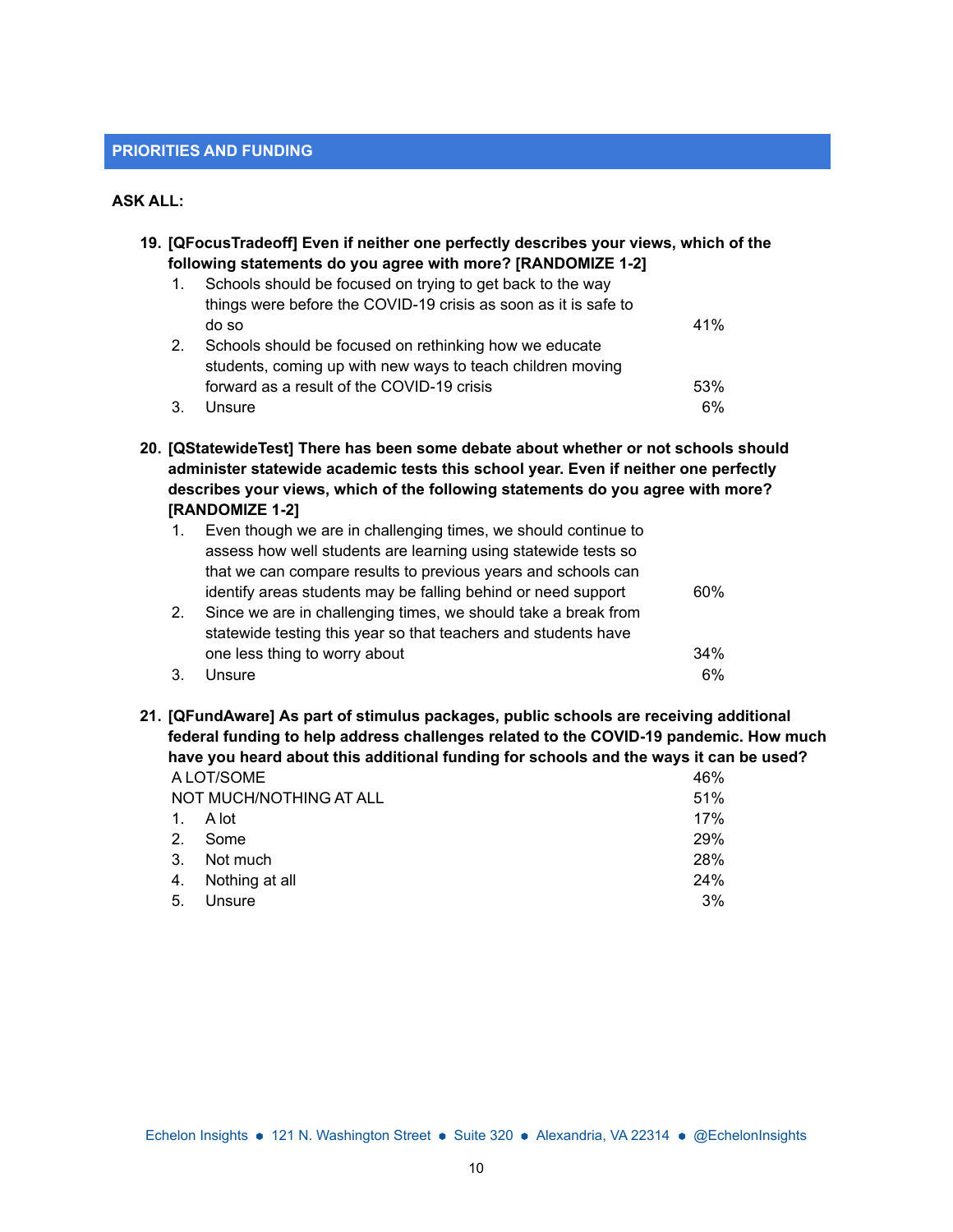**22. [QFundUse] The vast majority of school districts across the country have received additional funding to address challenges related to the COVID-19 pandemic. Have you seen or heard anything about additional resources in your child's school or classroom being used for this purpose?**

|       | 1. Yes    | 33% |
|-------|-----------|-----|
| 2. No |           | 55% |
|       | 3. Unsure | 12% |

**23. [QFundingInput] Have your children's schools asked parents to give input or feedback on how any additional federal funding they have received should be used?**

|       | 1. Yes    | 27% |
|-------|-----------|-----|
| 2. No |           | 62% |
|       | 3. Unsure | 11% |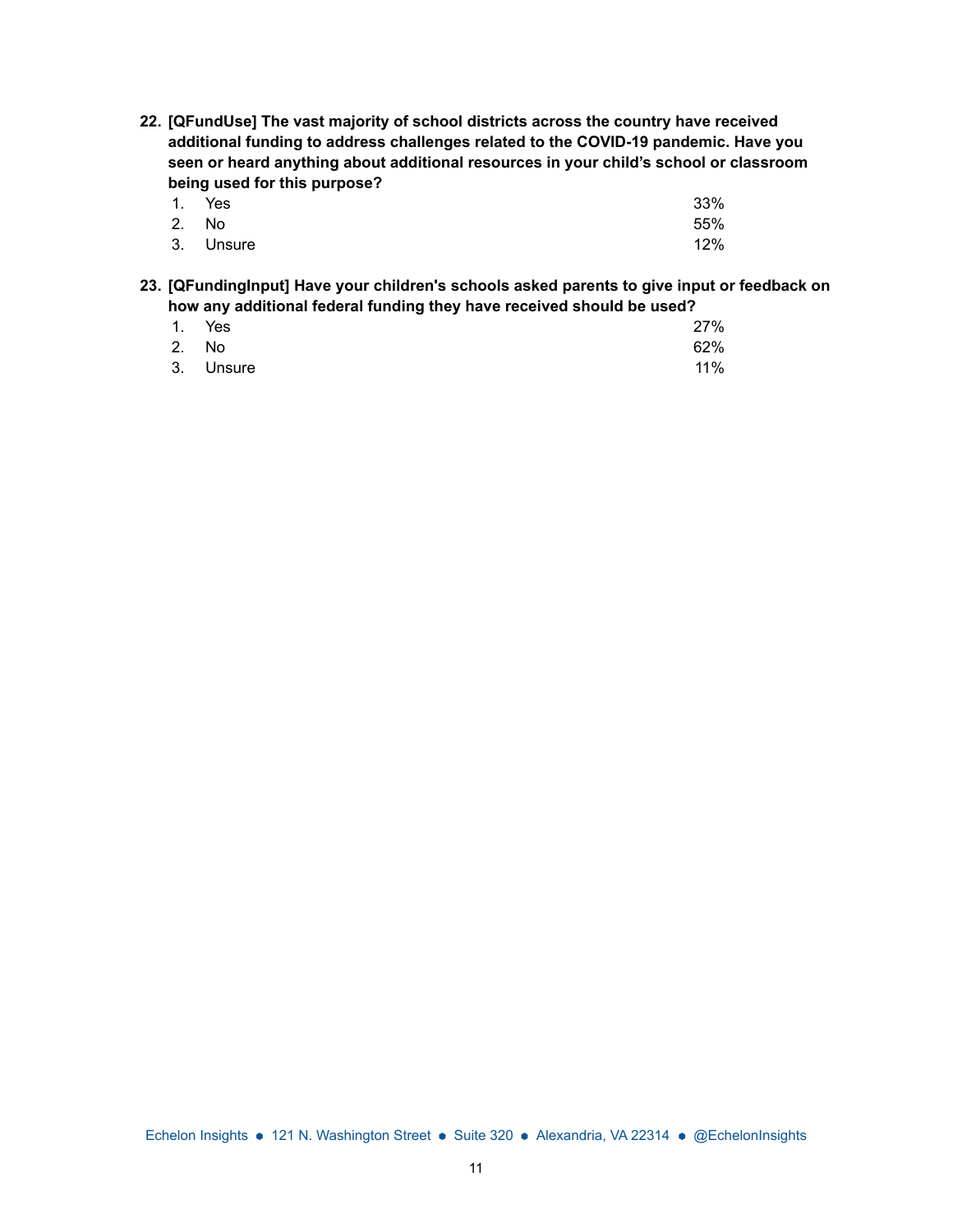# **GENERAL REPORT CARD**

**24. [General Report Card Battery] What grade would you give each of the following for how they have handled public education overall this school year? "A" is the best grade you can give, and "F" is a failing grade. [RANDOMIZE ITEMS] [DISPLAY AS GRID]**

|    | 1. A                       | 2. B |     | 3. C | 4. D |      | 5. F | 6. Unsure |      |        |
|----|----------------------------|------|-----|------|------|------|------|-----------|------|--------|
|    |                            |      |     |      |      |      |      |           |      | 6.     |
|    |                            |      | A-B | C-F  | 1.A  | 2. B | 3. C | 4. D      | 5. F | Unsure |
| А. | Your children's teachers   |      | 72% | 26%  | 41%  | 31%  | 16%  | 6%        | 4%   | 2%     |
| В. | Your children's school     |      |     |      |      |      |      |           |      |        |
|    | principals                 |      | 62% | 34%  | 33%  | 29%  | 18%  | 8%        | 8%   | 3%     |
| C. | <b>Your district</b>       |      |     |      |      |      |      |           |      |        |
|    | superintendent and         |      |     |      |      |      |      |           |      |        |
|    | school board               |      | 50% | 43%  | 21%  | 29%  | 23%  | 10%       | 10%  | 7%     |
| D. | Your state governor        |      | 44% | 48%  | 21%  | 24%  | 18%  | 11%       | 18%  | 8%     |
| Е. | <b>President Joe Biden</b> |      | 38% | 57%  | 18%  | 20%  | 15%  | 10%       | 32%  | 5%     |
| F. | U.S. Secretary of          |      |     |      |      |      |      |           |      |        |
|    | <b>Education Miguel</b>    |      |     |      |      |      |      |           |      |        |
|    | Cardona                    |      | 35% | 41%  | 16%  | 19%  | 20%  | 11%       | 10%  | 23%    |

**25. [QPubSchoolLesson] What is one lesson you hope leaders learned about public education from what happened during the COVID-19 pandemic? [OPEN-END]**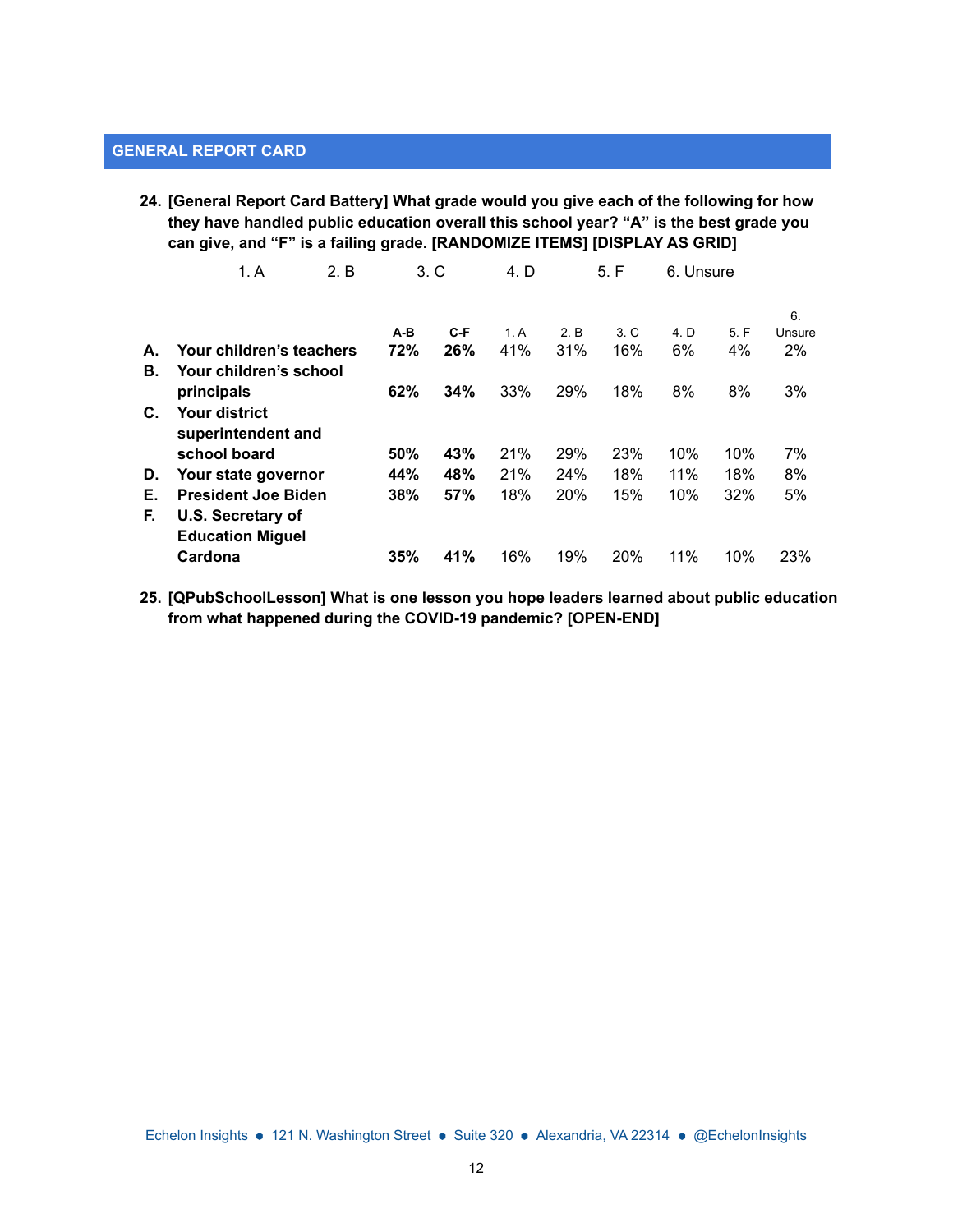# **POLICY QUESTIONS**

**26. [QPubSchoolAccess] Would you support or oppose changing laws to establish a right to quality public education as a civil right in the same way that the right to vote is, meaning the government would be obligated by law to provide every child access to a quality education, and that the government could be challenged in court if that right is infringed upon?**

|                | STRONGLY/SOMEWHAT SUPPORT<br>79% |     |  |  |
|----------------|----------------------------------|-----|--|--|
|                | STRONGLY/SOMEWHAT OPPOSE         | 10% |  |  |
| $\mathbf{1}$ . | Strongly support                 | 48% |  |  |
| 2.             | Somewhat support                 | 32% |  |  |
| -3.            | Somewhat oppose                  | 7%  |  |  |
| 4.             | Strongly oppose                  | 4%  |  |  |
| 5.             | Unsure                           | 10% |  |  |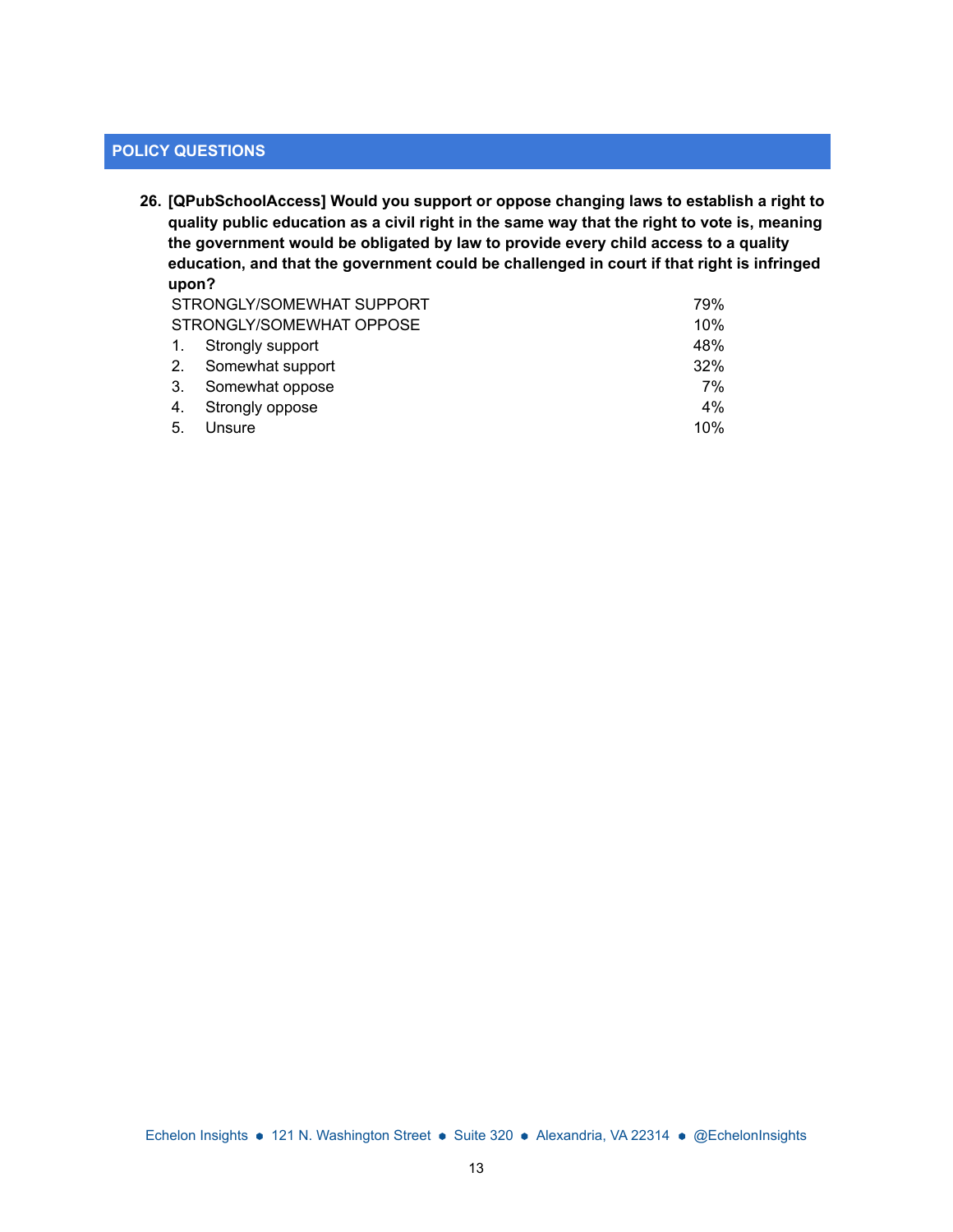## **DEMOGRAPHICS**

## **ASK ALL:**

**Finally, we have a few questions for demographic purposes.**

| 27. [QParty] Regardless of how you typically vote, would you say you consider yourself a … ? |                                 |       |  |  |  |  |
|----------------------------------------------------------------------------------------------|---------------------------------|-------|--|--|--|--|
|                                                                                              | [RANDOMIZE SCALE 1-5, 5-1]      |       |  |  |  |  |
| STRONG/NOT VERY STRONG REPUBLICAN<br>28%                                                     |                                 |       |  |  |  |  |
|                                                                                              | STRONG/NOT VERY STRONG DEMOCRAT | 39%   |  |  |  |  |
| 1.                                                                                           | Strong Republican               | 19%   |  |  |  |  |
| 2.                                                                                           | Not very strong Republican      | 10%   |  |  |  |  |
| 3.                                                                                           | Independent                     | 27%   |  |  |  |  |
| 4.                                                                                           | Not very strong Democrat        | 15%   |  |  |  |  |
| 5.                                                                                           | <b>Strong Democrat</b>          | 24%   |  |  |  |  |
| 6.                                                                                           | A member of another party       | $1\%$ |  |  |  |  |
|                                                                                              | Unsure                          | 5%    |  |  |  |  |
|                                                                                              |                                 |       |  |  |  |  |

# **IF INDEPENDENT OR UNSURE [QParty=3 OR 7], ASK:**

### **28. [QPartyLean] Which of the following statements would you say best describes you? [RANDOMIZE SCALE 1-4, 4-1]**

|    |                                                             | (n=329) |
|----|-------------------------------------------------------------|---------|
|    | TOTAL VOTES FOR REPUBLICANS                                 | 17%     |
|    | TOTAL VOTES FOR DEMOCRATS                                   | 25%     |
|    | I almost always vote for Republican candidates              | 4%      |
| 2. | I vote for Republicans more often than I vote for Democrats | 13%     |
| 3. | I vote for Democrats more often than I vote for Republicans | 16%     |
| 4. | I almost always vote for Democratic candidates              | 9%      |
| 5. | I vote equally for Democrats and Republicans                | 24%     |
| 6. | Unsure                                                      | 34%     |
|    | [PARTY CONSOLIDATED [QParty + QPartyLean]                   |         |
|    | Republican                                                  | 34%     |
| 2. | Democrat                                                    | 46%     |

| 3. Independent             | 8%     |
|----------------------------|--------|
| 4. Member of Another Party | $1\%$  |
| 5. Unsure                  | $11\%$ |
|                            |        |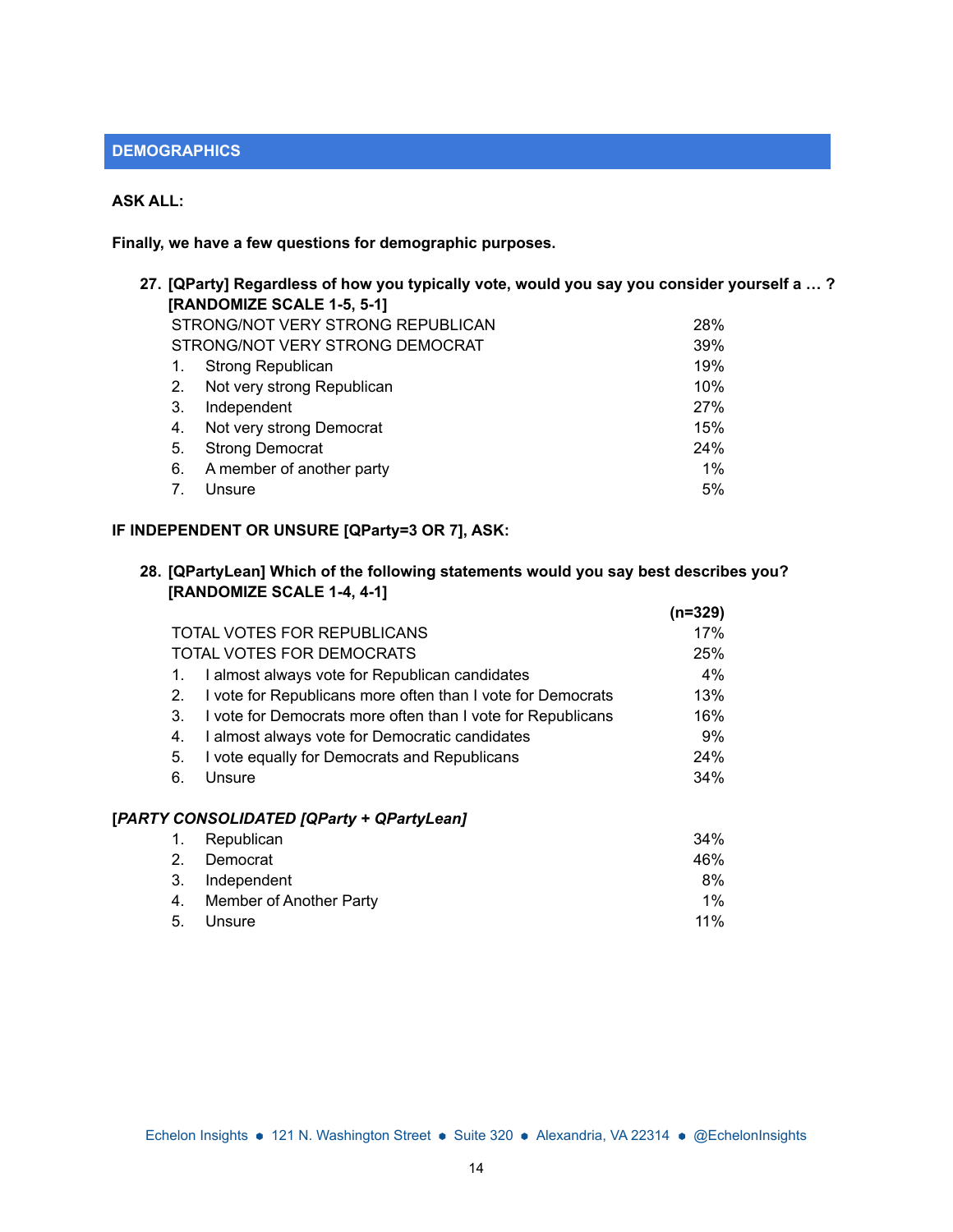# **ASK ALL:**

|                                     | 29. [Qldeology] Regardless of how you typically vote, would you say you consider yourself to<br>be? [RANDOMIZE SCALE 1-5, 5-1] |        |  |  |  |  |
|-------------------------------------|--------------------------------------------------------------------------------------------------------------------------------|--------|--|--|--|--|
|                                     | <b>VERY/SOMEWHAT CONSERVATIVE</b><br>26%                                                                                       |        |  |  |  |  |
| 28%<br><b>VERY/SOMEWHAT LIBERAL</b> |                                                                                                                                |        |  |  |  |  |
| 1.                                  | Very conservative                                                                                                              | 12%    |  |  |  |  |
| 2.                                  | Somewhat conservative                                                                                                          | 14%    |  |  |  |  |
| 3.                                  | Moderate                                                                                                                       | 41%    |  |  |  |  |
| 4.                                  | Somewhat liberal                                                                                                               | 13%    |  |  |  |  |
| 5.                                  | Very liberal                                                                                                                   | 14%    |  |  |  |  |
| 6.                                  | Unsure                                                                                                                         | 6%     |  |  |  |  |
|                                     | 30. [QSocial] Which social media platforms or apps do you use? [SELECT MULTIPLE]<br>[RANDOMIZE 1-10]                           |        |  |  |  |  |
| 1.                                  | Facebook                                                                                                                       | 82%    |  |  |  |  |
| 2.                                  | YouTube                                                                                                                        | 75%    |  |  |  |  |
| 3.                                  | Instagram                                                                                                                      | 53%    |  |  |  |  |
| 4.                                  | <b>TikTok</b>                                                                                                                  | 43%    |  |  |  |  |
| 5.                                  | Twitter                                                                                                                        | 35%    |  |  |  |  |
| 6.                                  | Pinterest                                                                                                                      | 34%    |  |  |  |  |
| 7.                                  | Snapchat                                                                                                                       | 32%    |  |  |  |  |
| 8.                                  | WhatsApp                                                                                                                       | 27%    |  |  |  |  |
| 9.                                  | LinkedIn                                                                                                                       | 23%    |  |  |  |  |
|                                     | 10. Reddit                                                                                                                     | 21%    |  |  |  |  |
|                                     | 11. Something else (Please specify)                                                                                            | 1%     |  |  |  |  |
|                                     | 12. None of these                                                                                                              | 1%     |  |  |  |  |
|                                     | 31. [QEmployment] What is your current employment status?                                                                      |        |  |  |  |  |
| 1.                                  | Employed full-time                                                                                                             | 60%    |  |  |  |  |
| 2.                                  | Employed part-time                                                                                                             | 9%     |  |  |  |  |
| 3.                                  | Freelance, contract, or temporary work                                                                                         | 2%     |  |  |  |  |
| 4.                                  | Furloughed or placed on temporary leave by my employer                                                                         | $*9/0$ |  |  |  |  |
| 5.                                  | Unemployed and looking for work                                                                                                | 5%     |  |  |  |  |
| 6.                                  | Unemployed and not currently looking for work                                                                                  | 3%     |  |  |  |  |
| 7.                                  | Stay-at-home parent or caregiver                                                                                               | 15%    |  |  |  |  |
| 8.                                  | Full time student                                                                                                              | 1%     |  |  |  |  |
| 9.                                  | Retired                                                                                                                        | 3%     |  |  |  |  |
|                                     | 10. Something else (Please specify)                                                                                            | 2%     |  |  |  |  |
|                                     | 11. Prefer not to say                                                                                                          | $*9/0$ |  |  |  |  |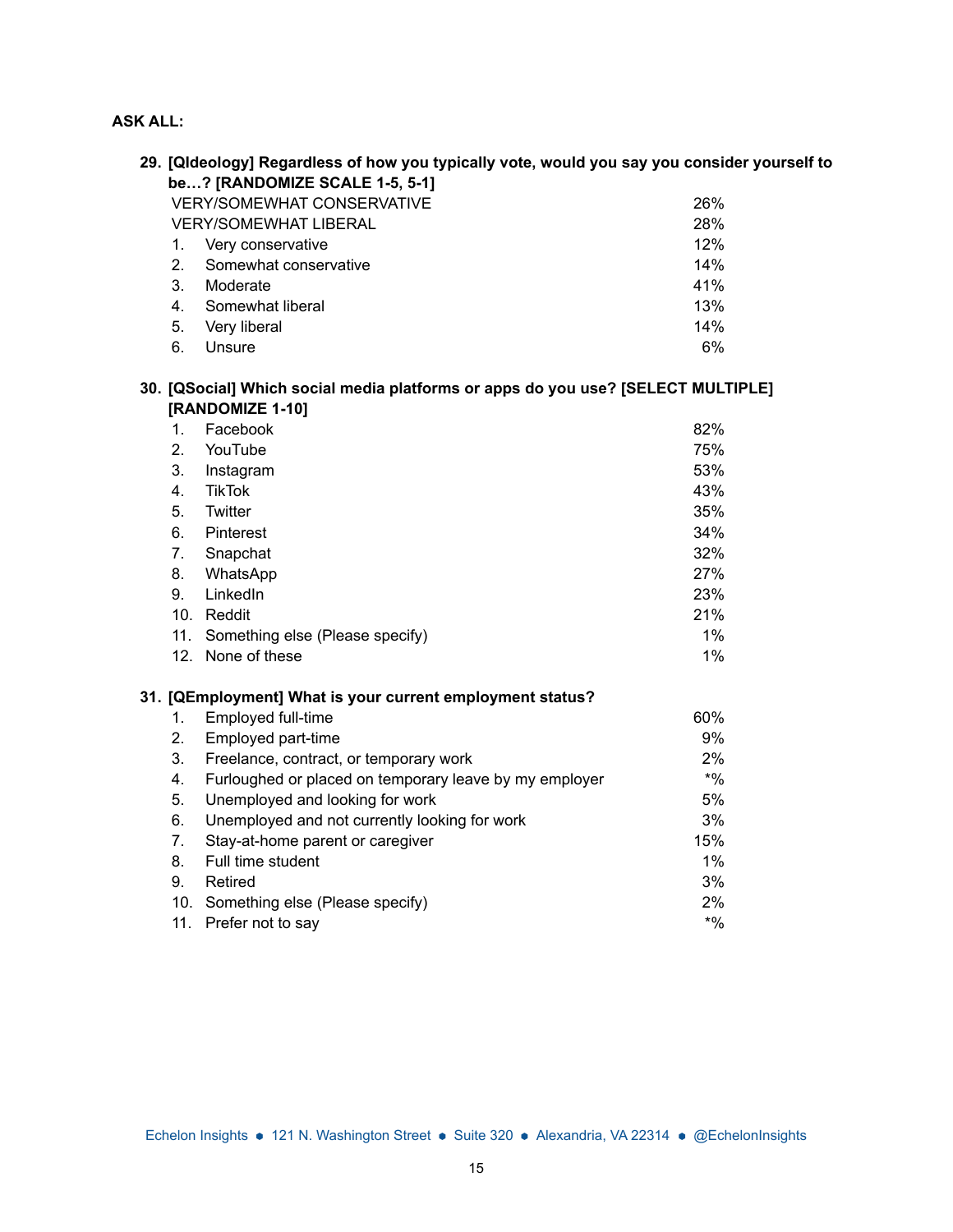### **IF EMPLOYED [QEmployment=1-3], ASK:**

**32. [QWorkplace] Are you currently working from your home, or do you go to work at an office or other workplace? If you are working from an office or other workplace, do you have the option to work from home, or not? [RANDOMIZE 1-3, 3-1]**

|                 |    |                                                                      | $(n=722)$ |
|-----------------|----|----------------------------------------------------------------------|-----------|
|                 | 1. | I currently go to work at an office or workplace and do NOT          |           |
|                 |    | have the option to work from home                                    | 51%       |
|                 | 2. | I currently go to work at an office or workplace, but I have the     |           |
|                 |    | option to work from home                                             | 26%       |
|                 | 3. | I currently work from home                                           | 22%       |
|                 | 4. | Prefer not to say                                                    | 1%        |
| <b>ASK ALL:</b> |    |                                                                      |           |
|                 |    | 33. [QIncome] Which range includes your annual household income?     |           |
|                 | 1. | Less than \$30,000 per year                                          | 19%       |
|                 | 2. | \$30,000 to \$49,999 per year                                        | 21%       |
|                 | 3. | \$50,000 to \$74,999 per year                                        | 21%       |
|                 | 4. | \$75,000 to \$125,000 per year                                       | 21%       |
|                 | 5. | More than \$125,000 per year                                         | 16%       |
|                 | 6. | Prefer not to say                                                    | 2%        |
|                 |    | 34. [QState] In what state do you live?                              |           |
|                 | 1. | <b>States in the Northeast</b>                                       | 15%       |
|                 | 2. | States in the Midwest                                                | 19%       |
|                 | 3. | States in the South                                                  | 40%       |
|                 | 4. | States in the West                                                   | 29%       |
|                 |    | 35. [QUrbanRural] How would you describe the area in which you live? |           |
|                 | 1. | City                                                                 | 37%       |
|                 | 2. | Suburb near a city                                                   | 36%       |
|                 | 3. | Small town not near a city                                           | 10%       |
|                 | 4. | Rural or country area                                                | 18%       |
|                 |    | 36. [QMarital] What is your current marital status?                  |           |
|                 | 1. | Single, never married                                                | 10%       |
|                 | 2. | Married                                                              | 78%       |
|                 | 3. | Living with a partner                                                | 6%        |
|                 | 4. | Separated                                                            | $1\%$     |
|                 | 5. | Divorced                                                             | 4%        |
|                 | 6. | Widowed                                                              | 1%        |
|                 | 7. | Prefer not to say                                                    | $*9/0$    |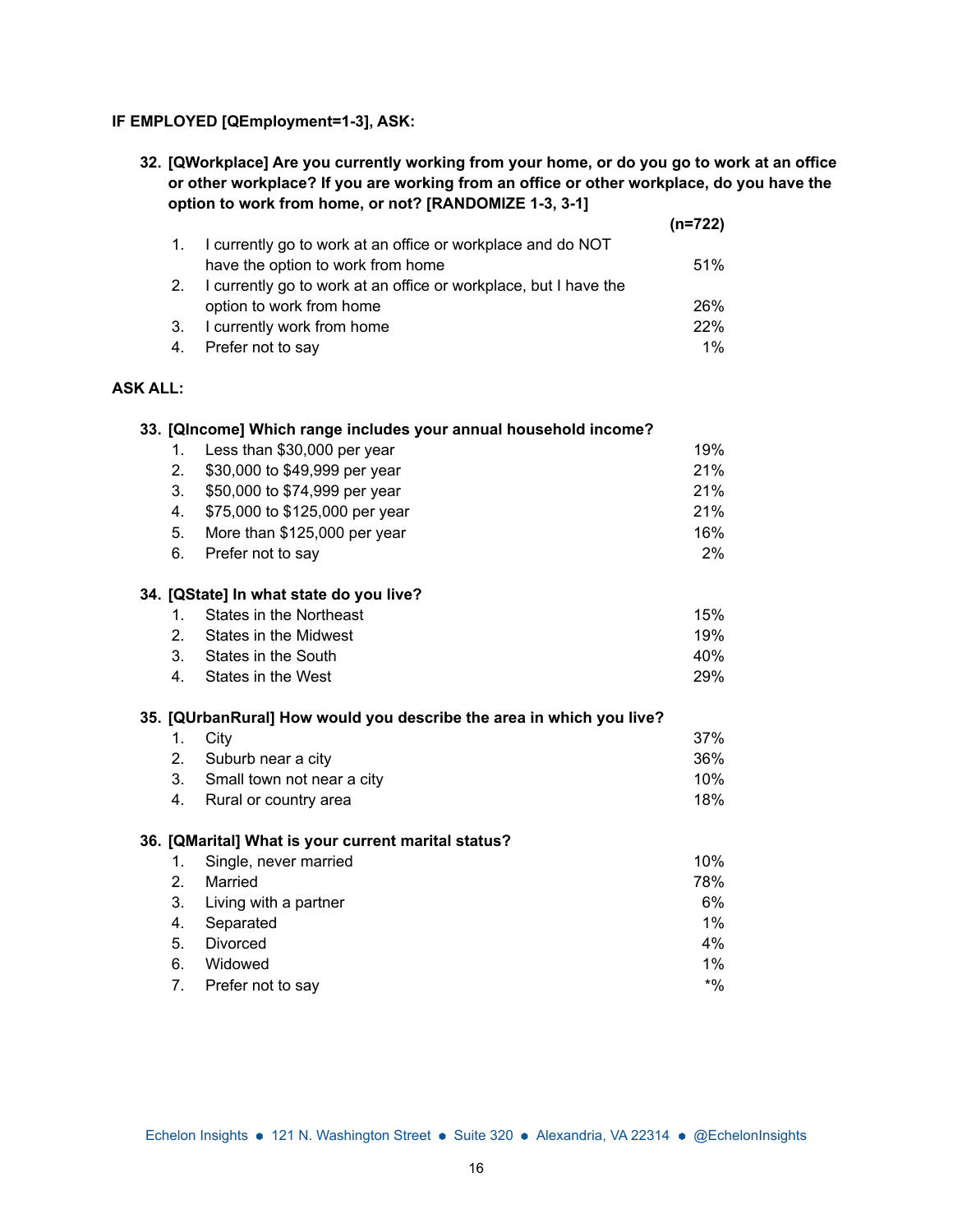### **SCREENER AND INITIAL DEMOGRAPHICS MODULE (ASKED AT START OF SURVEY)**

#### **37. [QIndustry] Do you or does anyone in your household work in any of the following industries? [SELECT MULTIPLE] [RANDOMIZE 1-8]**

| $\mathbf{1}$ . | Healthcare                               |                  | 11% |
|----------------|------------------------------------------|------------------|-----|
| $\mathbf{2}$   | Sales                                    |                  | 8%  |
| 3.             | Food service or the restaurant industry  |                  | 8%  |
| 4.             | Technology                               |                  | 6%  |
| 5.             | Education or early childhood development |                  | 6%  |
| 6.             | Journalism or the media                  | <b>TERMINATE</b> |     |
| 7 <sub>1</sub> | Market research                          | <b>TERMINATE</b> |     |
| 8.             | <b>Public relations</b>                  | <b>TERMINATE</b> |     |
| 9.             | None of these                            |                  | 68% |

### **38. [QParentScreener] Are you the parent or guardian of a child or children currently in grades kindergarten through 12th grade (2021–2022 school year)?**

| 1. Yes               |                  | 100%                     |
|----------------------|------------------|--------------------------|
| 2. No                | <b>TERMINATE</b> | $\overline{\phantom{0}}$ |
| 3. Prefer not to say | <b>TERMINATE</b> | $\overline{\phantom{0}}$ |

### **39. [QPublicScreener] What type of school do your children who are in grades kindergarten through 12th grade attend?**

| 1. Public school     |                  | 100% |
|----------------------|------------------|------|
| 2. Private school    | <b>TERMINATE</b> |      |
| 3. Homeschool        | <b>TERMINATE</b> |      |
| 4. Prefer not to say | <b>TERMINATE</b> |      |

### **40. [QHomeScreener] Where do your children who are in grades kindergarten through 12th grade live?**

|    | 1. Full-time with me in my home          |                  | 93% |
|----|------------------------------------------|------------------|-----|
|    | 2. Split between my home and the home of |                  |     |
|    | another parent or family member          |                  | 7%  |
| 3. | Not with me                              | <b>TERMINATE</b> |     |

### **41. [QInPerson] Are any of your children currently attending school in-person on their school campus, either all or part of the time?**

|       | 1. Yes | 96% |
|-------|--------|-----|
| 2. No |        | 4%  |

#### **42. [QGender] Do you describe yourself as a man, a woman, or in some other way?**

| 1. Man            | 44% |
|-------------------|-----|
| 2. Woman          | 56% |
| 3. Some other way | *%  |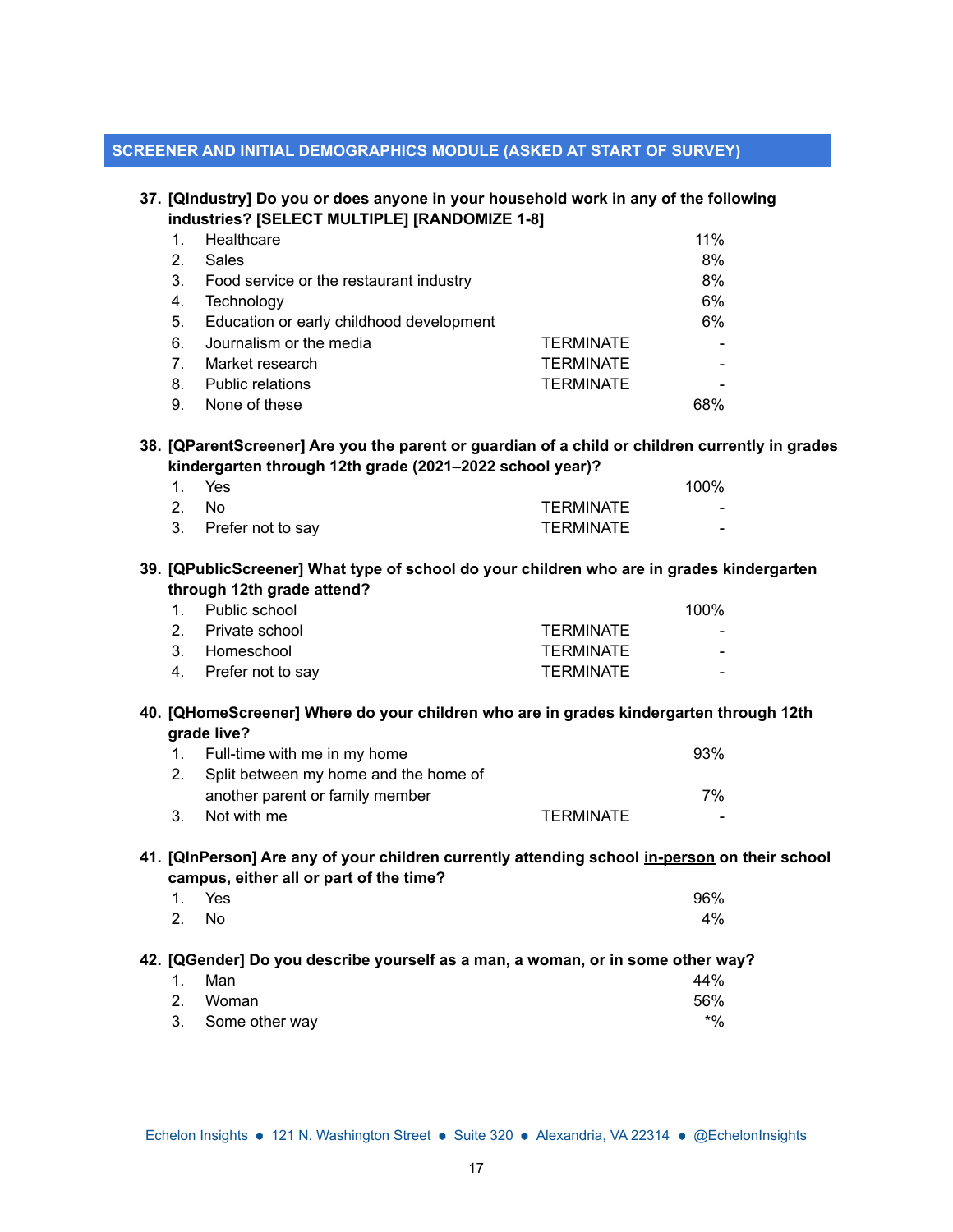| 43. [QRace] What is your race or ethnicity? [SELECT MULTIPLE] [RANDOMIZE 1-6] |                                           |     |  |
|-------------------------------------------------------------------------------|-------------------------------------------|-----|--|
| 1.                                                                            | White                                     | 62% |  |
| 2                                                                             | <b>Black or African American</b>          | 13% |  |
| 3.                                                                            | Hispanic or Latino                        | 22% |  |
| 4.                                                                            | Asian                                     | 8%  |  |
| 5.                                                                            | Native American or Alaska Native          | 3%  |  |
| 6.                                                                            | Native Hawaiian or Other Pacific Islander | 1%  |  |
|                                                                               | Something else                            | 1%  |  |

# **44. [QEducation] What is the highest level of education you have completed?**

| 1. High school or less | 35%   |
|------------------------|-------|
| 2. Some college        | 21%   |
| 3. Associate degree    | 10%   |
| 4. Bachelor's degree   | 21%   |
| 5. Graduate degree     | 13%   |
| 6. Prefer not to say   | $*$ % |

# **45. [QAge] What is your age?**

|    | 1. 18-29 | 6%    |
|----|----------|-------|
|    | 2. 30-39 | 38%   |
|    | 3. 40-49 | 40%   |
|    | 4. 50-64 | 14%   |
| 5. | 65+      | $1\%$ |

# **46. [QKidNum] How many children do you have in public school in grades kindergarten through 12th grade?**

| 1.  | 1          | 47%    |
|-----|------------|--------|
| 2.  | 2          | 38%    |
| 3.  | 3          | 11%    |
| 4.  | 4          | 3%     |
| 5.  | 5          | $1\%$  |
| 6.  | 6          | $*9/0$ |
| 7.  | 7          | $*9/6$ |
| 8.  | 8          |        |
| 9.  | 9          |        |
| 10. | 10 or more | $*9/6$ |